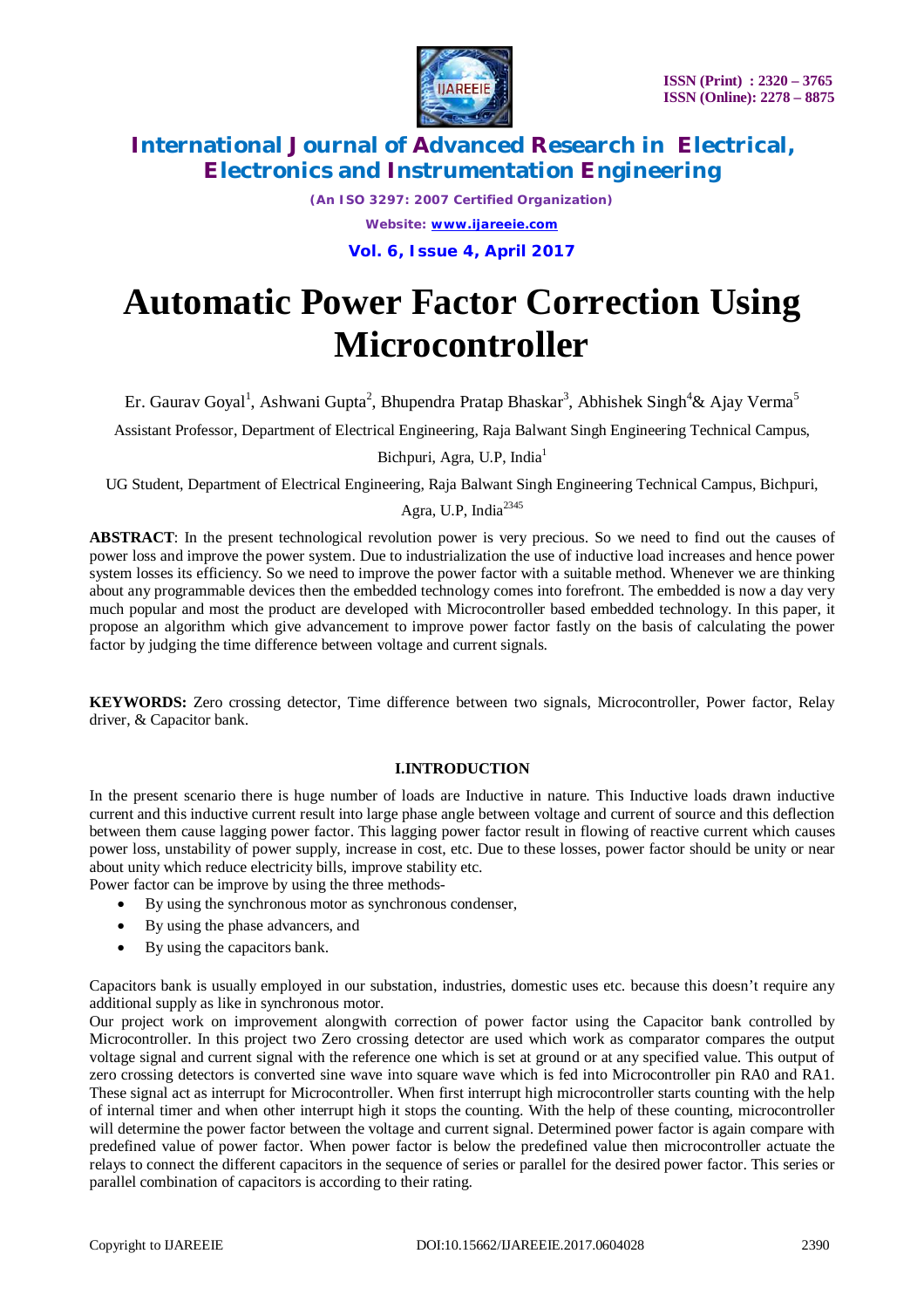

*(An ISO 3297: 2007 Certified Organization)*

*Website: [www.ijareeie.com](http://www.ijareeie.com)*

**Vol. 6, Issue 4, April 2017**

The time period is  $\Delta t$ ,

PHASE ANGLE $\varphi^{\circ} = 360^{\circ} * f * \Delta t$ 

Where,

**Δ**t - time delay between voltage and current waveform.  $f$  - supply frequency  $POWERFACTOR = COS\varphi^{\circ}$ 

## **II.SYSTEM MODEL AND ASSUMPTIONS**

This project of correction of power factor using Microcontroller which consists of determining the time difference between the two signals they are voltage and current one. This system of determining the time difference uses the defined program and algorithm which judging the entering of signals into the predefined pins of Microcontroller. These signals are in square wave which is converted by Zero crossing detector to determining the zero crossing of signal with the predefined reference signal.

Here is one assumption that is there will be some lagging in the voltage and current signals due to large inductive loads used industry, institution, homes etc. which can be inspected by Microcontroller and which help in the determination of time difference. If there is no lagging in the signals then model is designed to create some lagging by adding inductive loads at load end.

# **AC Mains AC Mains** Input Out  $\overline{12}$  $5v<sub>4</sub>$  $\frac{1}{2}$ J

**III. BLOCK DIAGRAM WITH DESCRIPTION**

Microcontroller based Automatic Power Factor Correction

In the above block diagram there is the supply signal Voltage and current is given by CT and PT to the rectifier unit which converts these ac signals to dc signal. Then this dc supply is given to regulator. There is regulator 7805 is used. +ve 12V supply is given to ZCD(V) and ZCD(C) for their operation and also give to the LCD display unit. +ve 5V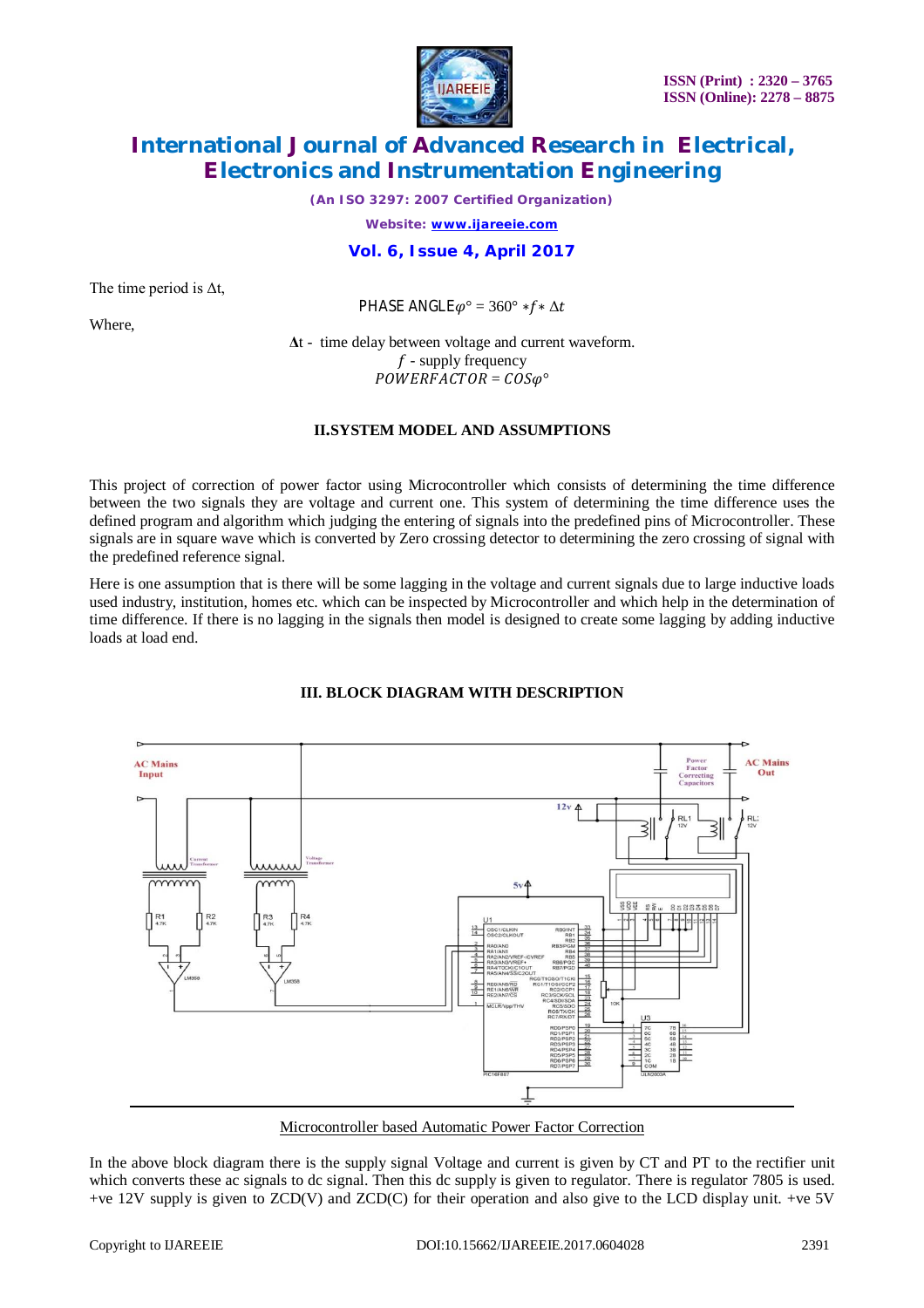

*(An ISO 3297: 2007 Certified Organization)*

*Website: [www.ijareeie.com](http://www.ijareeie.com)*

## **Vol. 6, Issue 4, April 2017**

supply is given to microcontroller. Operational amplifier act as comparator and generate dual pulses. These pulses are given to two interrupt pin that is INT0 and INT1 of microcontroller PIC 16F887. Microcontroller have internal timer circuit which calculate time in millisecond which then convert into phase angle and power factor will display on LCD. If Power factor will be low then microcontroller give signal to relay driver ICULN2003A which actuates relay which help in connection of capacitor with the power supply.Thus Power factor will be improve and show on LCD.



#### **IV. ADVANTAGES OVER CONVENTIONAL METHODS**

Conventional methods for power factor improvement are Static capacitors, Synchronous motor and Phase advancers. **Static Capacitors**: Static capacitors are generally simple capacitors which are always connected to supply lines with load without caring of this that these are able to correct this or not or whether this is suitable to correct fluctuation in power factor within seconds. These capacitors provide reactive current to compensate the lagging power factor.



**Synchronous motor**: This motor is employed with the load and run at full excitation without load, this help in to lead the current. Due to this this is known as Synchronous condenser. But this requires additional supply for that due to this, this method is also a cause for power loss.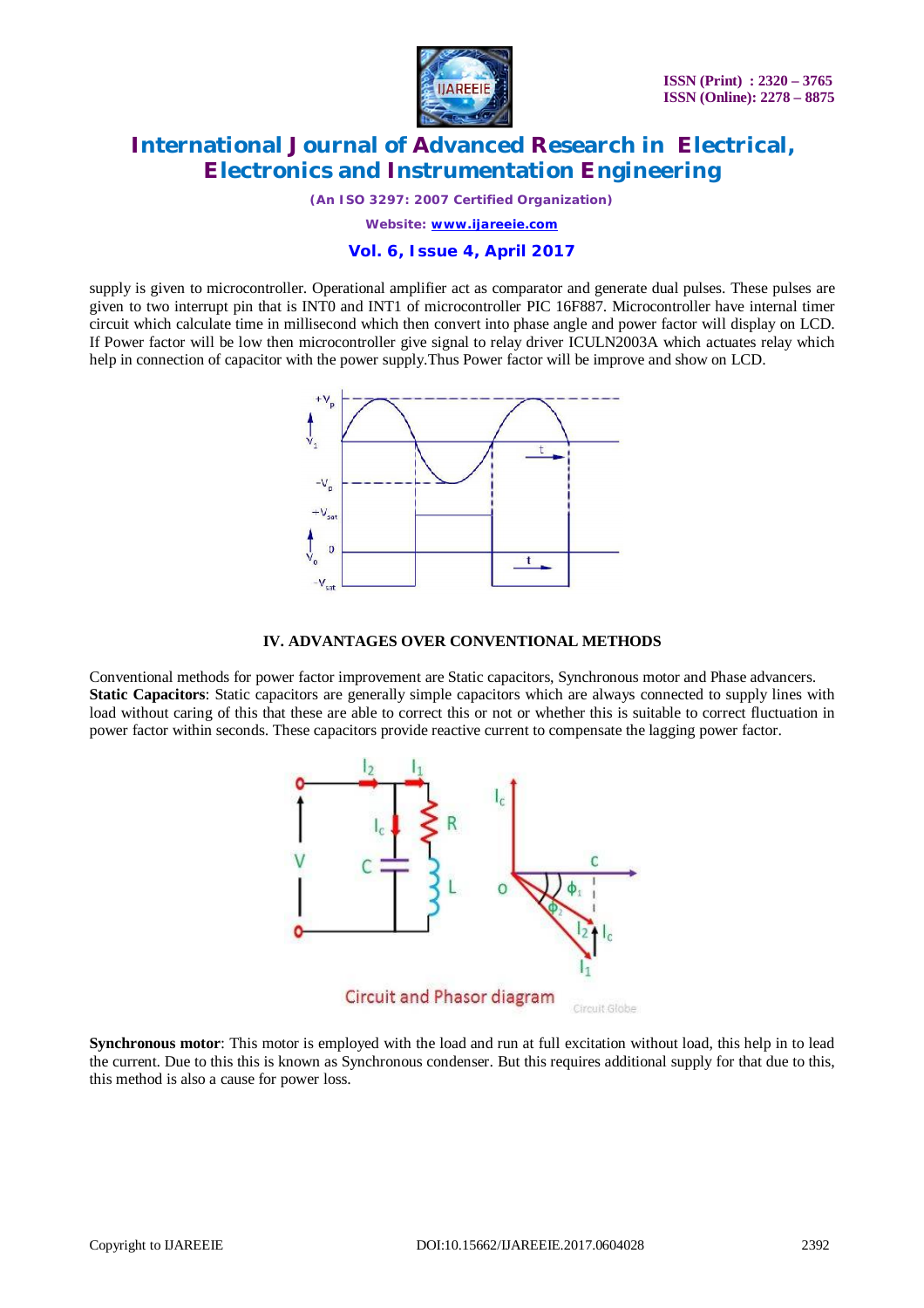

*(An ISO 3297: 2007 Certified Organization)*

*Website: [www.ijareeie.com](http://www.ijareeie.com)*

#### **Vol. 6, Issue 4, April 2017**



**Phase Advancers:** It is a source of reactive power, connected either to certain junction points in an electrical network or directly to the load terminals. It is used to compensate the phase shift between voltage and current. Phase advancers make it possible to adjust or maintain .the voltage in the network, lower the power loss, and increase the carrying capacity of electrical systems.

Limitation: There are considerable losses in the motor, Maintenance cost is high and it produces noise.

## **V. MODERN TECHNIQUE**

Due to the Drawback of above methods we are using the following modern method, with the use of Microcontroller. This project of include connection of capacitor bank in series or parallel on the account of present power factor value of supply. This project gives high accuracy, no power loss, no noise, no maintenance problem etc. due to our one conventional method i.e. capacitor bank but in innovative manner. This method also helps to retain the maximum efficiency of equipment and reduces the bill.

 On the future demand of our power system we require low or negligible power loss, for that we have to reduce the flowing of leakage current in conductor which is due to the lagging between voltage and current.

#### **VI. OBSERVATION TABLE**

Table shows a result of before and after APFCas a follows.

| <b>LOAD</b> | Power(Watt) | Power factor before | Power factor after |
|-------------|-------------|---------------------|--------------------|
|             |             | correction          | correction         |
| No Load     |             | 0.86                | 0.96               |
| Full Load   | 200         | 0.67                | 0.94               |

#### **VII. RESULT, CONCLUSION& SIMULATION**

This method deals with modify method of automatic powers factor correction. This method gives more accurate result than other methods. Thus we can conclude that from this system with increase in power factor we can save power and also efficiency can be increases and this system can be implemented in industries.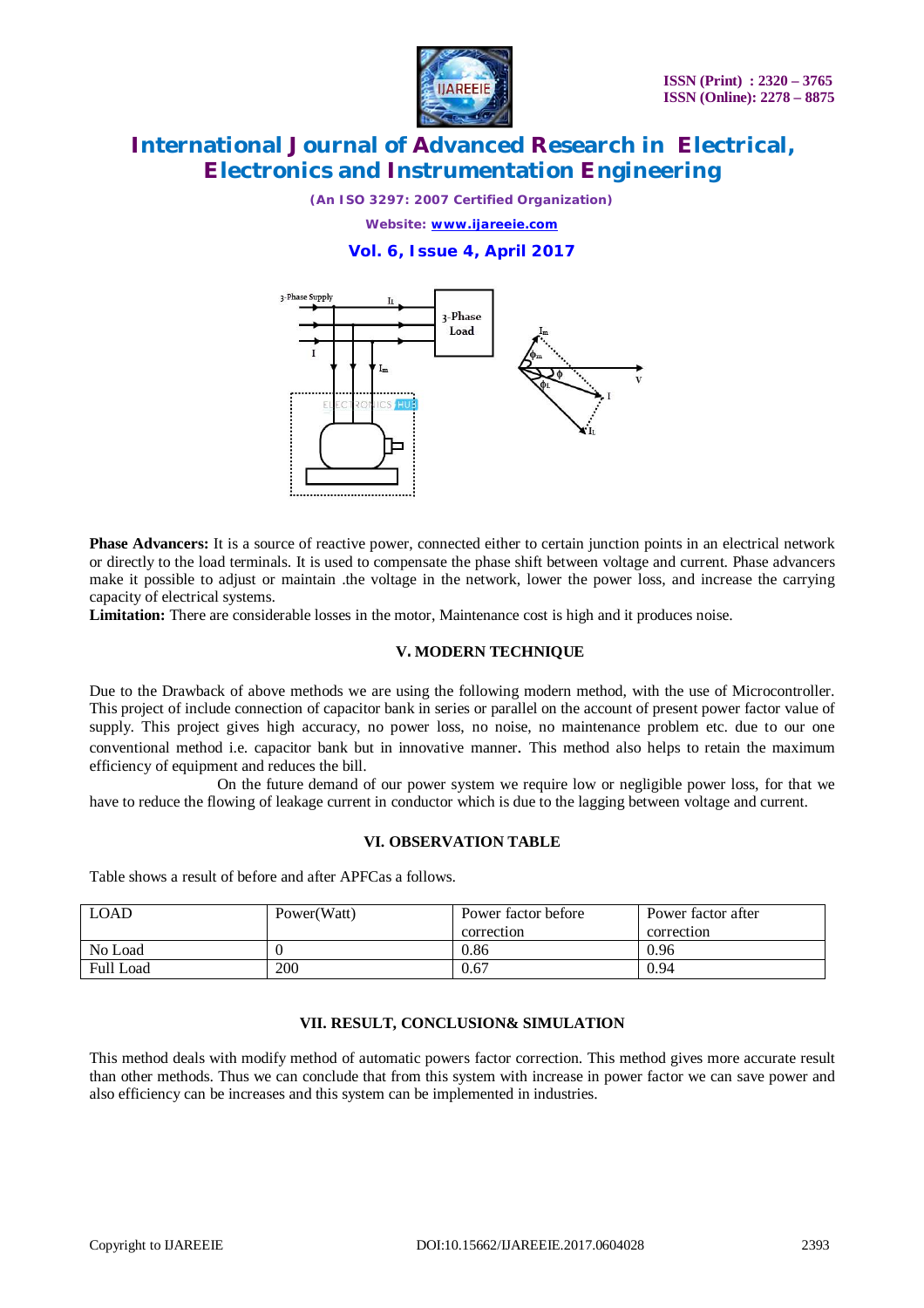



*(An ISO 3297: 2007 Certified Organization) Website: [www.ijareeie.com](http://www.ijareeie.com)* **Vol. 6, Issue 4, April 2017**



Oscilloscope graphs

## **VIII. HARDWARE ANALYSIS**



**(i)**